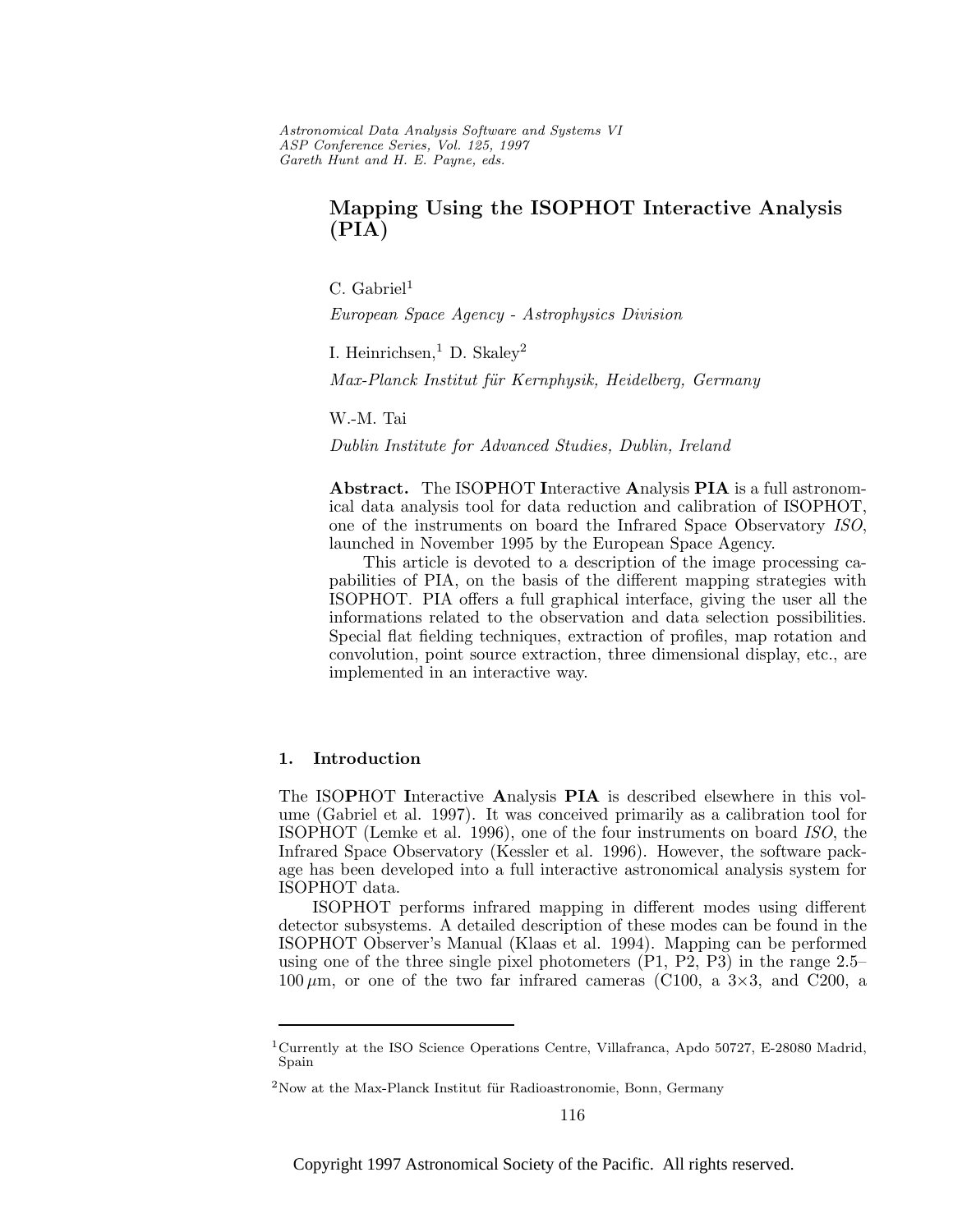$2\times2$  detector array) in the range  $50-240 \ \mu \text{m}$ . Several filters in those ranges and apertures (in the case of the single photometers) are available.

The raster capability of ISO, pointing sequentially to several positions on a two-dimensional grid, makes it possible to have the combination of individual fluxes and an image of a sky region. ISOPHOT measures continuously with a fixed instrument configuration during the raster performance. The PIA mapping software basically combines the sky brightnesses measured at the different positions to an image in sky coordinates.

### **2. Mapping with ISOPHOT**

A raster observation can have a maximum of  $32\times32$  raster points with a maximum sampling area of  $1.6 \times 1.6$ °. The *ISO* Observer's Manual (ISOOBS 1994) gives full information on different aspects of ISO's raster observations.

There are two mapping modes possible using ISOPHOT:

- **Staring raster mode** consists of several staring observations on a regular grid. It is possible to oversample. The single ISOPHOT photometers can be used with different raster points separated by a minimum of  $8''$  (during the first year of the  $ISO$  mission this was  $13''$ ). For the long wavelength array detectors, the minimum separation is  $15''$  (1/3 of a C100, 1/6 of a C200 pixel).
- **Chopped raster mode** can be used with the long wavelength detector arrays, in order to achieve a high spatial resolution, while optimizing the observation time. In this case, data are taken in chopper steps of  $15<sup>''</sup>$ in the spacecraft Y-direction. This also allows observing the same celestial position during several raster pointings, therefore making possible the elimination of transients in detector response.

### **3. Mapping using PIA**

As input for mapping processing, PIA uses ISOPHOT data which has been reduced to the level of sky brightness (in MJy/sr) for each raster (and chopper) step and per detector pixel, together with the associated pointing information per raster point. All these data, corresponding to one measurement, are contained in an element of the so called AAP (astrophysical application) data structure. A description of the data reduction from the raw telemetry to this level as done by PIA can be found in Gabriel et al. (1996).

On this level, we must deal with data derived from a measurement: an array of measured brightnesses, their uncertainties, associated sky positions and corresponding observation times of these positions. PIA calculates the positions of the individual detector pixels at different raster/chopper positions during the raster measurement. After this calculation, the values of the detector signals are binned into map pixels. A simple gridding function is applied, which is a trapezoidal function, i.e., the geometric overlap of detector pixel and map pixel is used as the contributing part of the measured detector brightness to the map pixel. For the final image computation, PIA uses the coverage and the time of coverage of all the contributing signals for normalization.

PIA produces three kinds of maps for each measurement: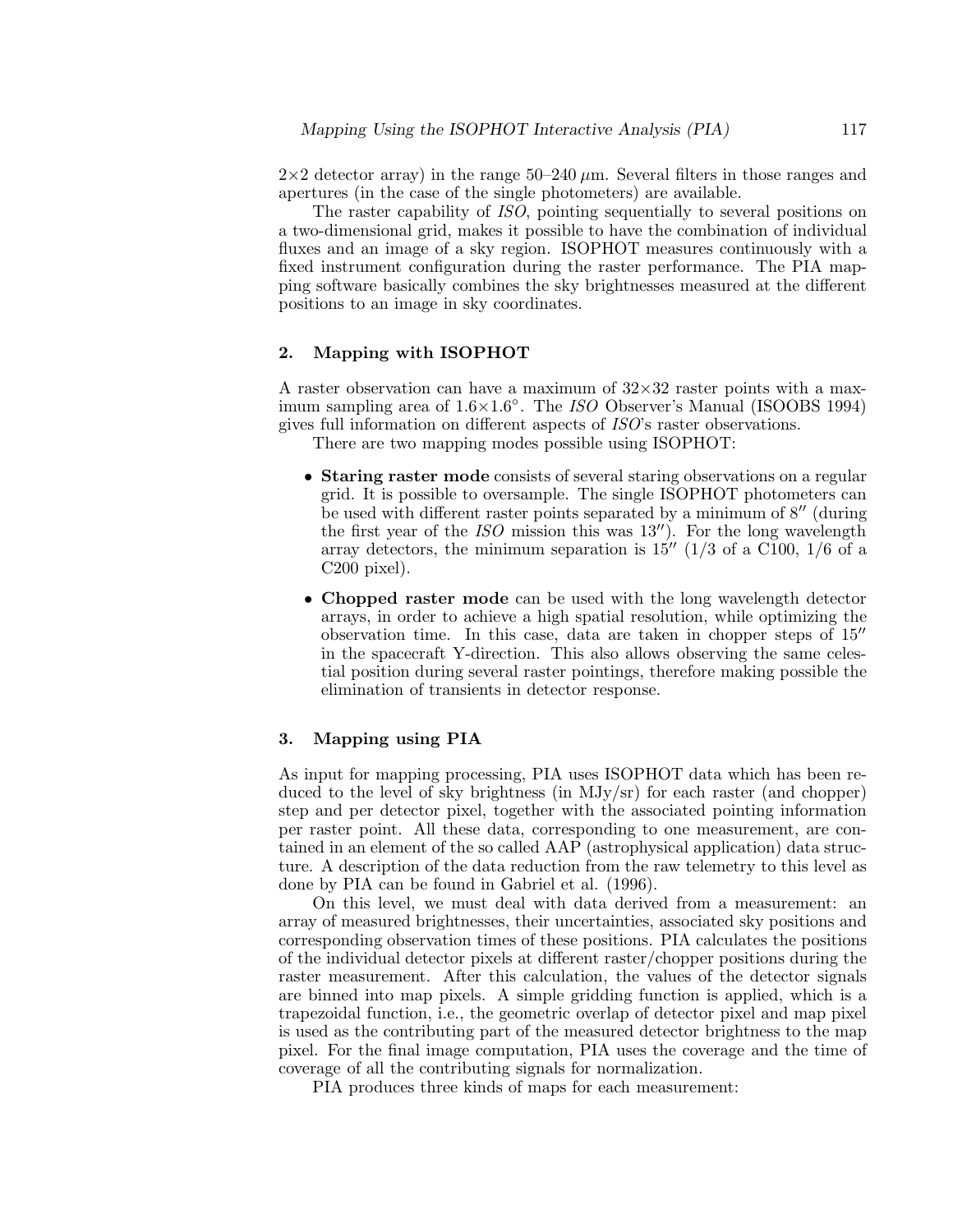### 118 *Gabriel et al.*

- A **brightness map**, computed from either mean values, median values, or first or third quartile values, depending on the user's selection. The unit is  $[MJy/sr]$ .
- An **uncertainty map**, processed from the uncertainty array in the AAP data. The unit is [MJy/sr].
- An **exposure map**, which is the map of exposure times for each map point in [s]. The exposure time is the total of all exposure times from the contributing detector signals, corrected for the map pixel size.

# **3.1. Options for Producing a Map**

PIA allows a free choice for the image binning, although there is a "natural" choice, given by the level of oversampling reached in the observation. The pointing taken for the image computation is given by the measured positions, which can differ slightly from the planned ones.

For data obtained with one of the detector arrays, there is also the possibility of selecting/deselecting detector pixels to use only part of the data, or obtaining maps from individual detector pixels. This may help judge the quality of parts of the map, reveal flat fielding problems, etc.

Flat fielding of the detector arrays is in principle given, since measurements of the internal fine calibration sources are performed before and after the raster source measurement. Nevertheless, the possibility of using an additional flat fielding technique is given. If this option is chosen, individual maps are produced for every detector pixel and the central, common region of the maps taken for obtaining flat fielding factors.

# **3.2. Displaying a Map**

Once the map is produced, the PIA graphical interface offers several possibilities for enhancing the quality of the image display. Starting from a Map Display Window, several context sensitive menus allow changing the color tables, interpolating image pixels, zooming every map region with different zoom factors, setting cut values, overplotting contours to the map, obtaining profiles, extracting flux values and positions from the map, and extracting possible point sources.

It is also possible to obtain a three-dimensional surface from the map, using an interface allowing rotation about each axis and super-position of contours.

### **3.3. Map Transformations**

PIA includes the option of convolving a map to a given spatial resolution. To facilitate comparisons between maps obtained in different wavelengths, conversion to the resolution of every PHT-filter is available. A two-dimensional Gaussian approximation to the point spread function is used for the convolution.

Maps can be also rotated by PIA to every angle with respect to the RA-DEC plane.

# **3.4. Input/Output**

The main input for mapping with PIA is the AAP data, resulting from the reduction of a raster measurement. All of the mapping capabilities just described may be applied to these data.